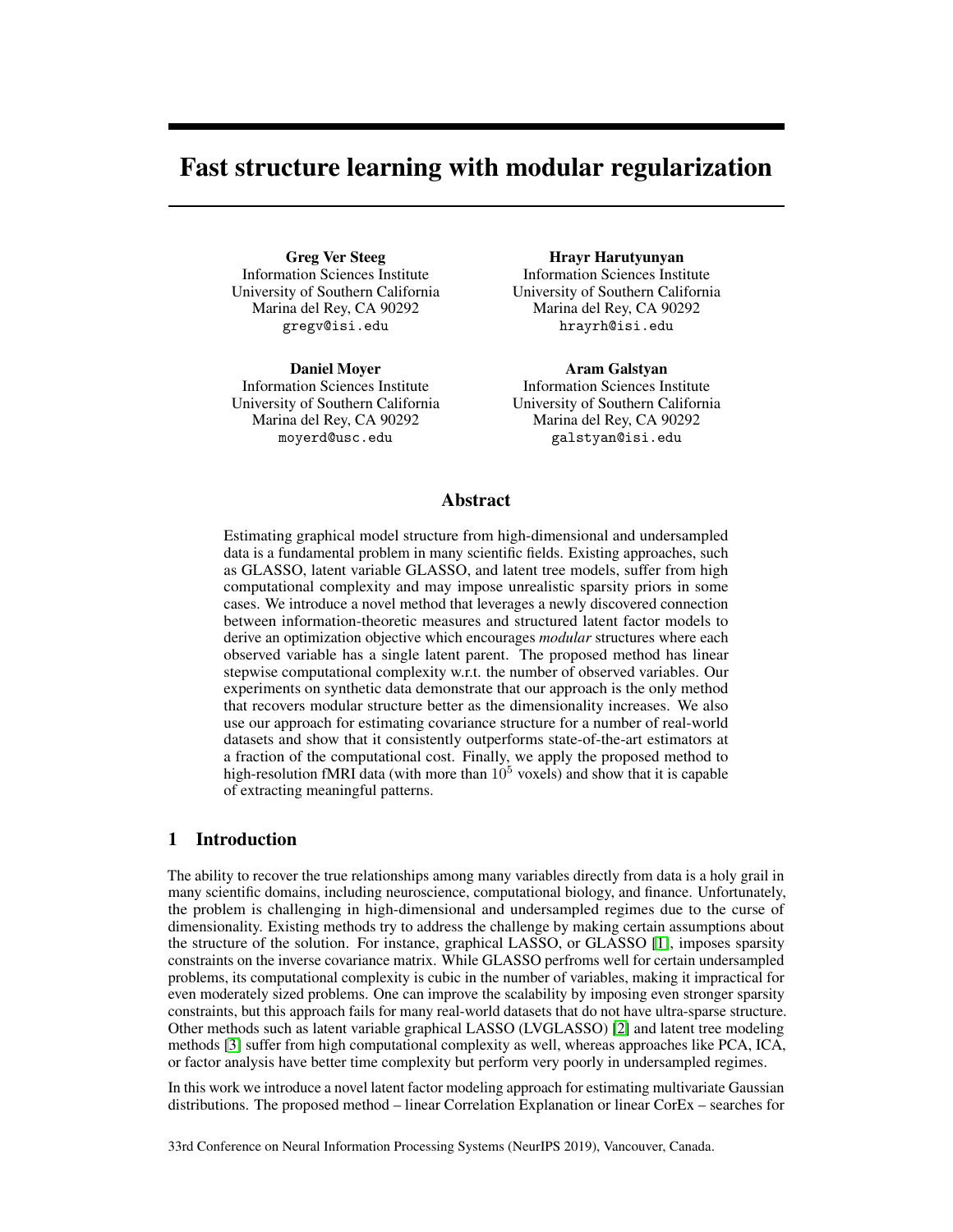

Figure 1: Unconstrained and modular latent factor models. Both models admit equivalent informationtheoretic characterization (see Prop.  $2.1$  and Thm.  $2.1$  respectively).

independent latent factors that explain all correlations between observed variables, while also biasing the model selection towards modular latent factor models – directed latent factor graphical models where each observed variable has a single latent variable as its only parent. Biasing towards modular latent factor models corresponds to preferring models for which the covariance matrix of observed variables is block-diagonal with each block being a diagonal plus rank-one matrix. This modular inductive prior is appropriate for many real-world datasets, such as stock market, magnetic resonance imaging, and gene expression data, where one expects that variables can be divided into clusters, with each cluster begin governed by a few latent factors and latent factors of different clusters being close to be independent. Additionally, modular latent factors are easy to interpret and are popular for exploratory analysis in social science and biology  $[4]$ . Furthermore, we provide evidence that learning the graphical structure of modular latent factor models with fixed number of latent factors gets *easier* as the number of observed variables increases – an effect which we call blessing of dimensionality.

We derive the method by noticing that certain classes of graphical models correspond to global optima of information-theoretic functionals. The information-theoretic optimization objective for learning unconstrained latent factor models is shown in Fig.  $\overline{a}$ . We add an extra regularization term that encourages the learned model to have modular latent factors (shown in Fig.  $\overline{1b}$ ). The resulting objective is trained using gradient descent, each iteration of which has *linear* time and memory complexity in the number of observed variables *p*, assuming the number of latent factors is constant.

We conduct experiments on synthetic data and demonstrate that the proposed method is the only one that exhibits a blessing of dimensionality when data comes from a modular (or approximately modular) latent factor model. Based on extensive evaluations on synthetic as well as over fifty real-world datasets, we observe that our approach handily outperforms other methods in covariance estimation, with the largest margins on high dimensional, undersampled datasets. Finally, we demonstrate the scalability of linear CorEx by applying it to high-resolution fMRI data (with more than 100K voxels), and show that the method finds interpretable structures.

## 2 Learning structured models

**Notation** Let  $X \equiv X_{1:p} \equiv (X_1, X_2, \ldots, X_p)$  denote a vector of *p* observed variables, and let  $Z \equiv$  $Z_{1:m} \equiv (Z_1, Z_2, \ldots, Z_m)$  denote a vector of *m* latent variables. Instances of *X* and *Z* are denoted in lowercase, with  $x = (x_1, \ldots, x_p)$  and  $z = (z_1, \ldots, z_m)$  respectively. Throughout the paper we refer to several information-theoretic concepts, such as differential entropy:  $H(X) = -\mathbb{E}\log p(x)$ , mutual information:  $I(X;Y) = H(X) + H(Y) - H(X,Y)$ , multivariate mutual information, historically<br>called total correlation  $\boxed{5}$ :  $TC(X) = \sum_{i=1}^{p} H(X_i) - H(X)$ , and their conditional variants, such as  $H(X|Z) = \mathbb{E}_z[H(X|Z=z)], T C(X|Z) = \mathbb{E}_z[T C(X|Z=z)].$  Please refer to Cover and Thomas **[6]** for more information on these quantities.

Consider the latent factor model shown in Fig. 1a, which we call unconstrained latent factor model. In such models, the latent factors explain dependencies present in  $X$ , since  $X_1, \ldots, X_n$  are conditionally independent given *Z*. Thus, learning such graphical models gives us meaningful latent factors. Typically, to learn such a graphical model we would parameterize the space of models with the desired form and then try to maximize the likelihood of the data under the model. An alternative way, the one that we use in this paper, is to notice that some types of directed graphical models can be expressed succinctly in terms of information-theoretic constraints on the joint density function.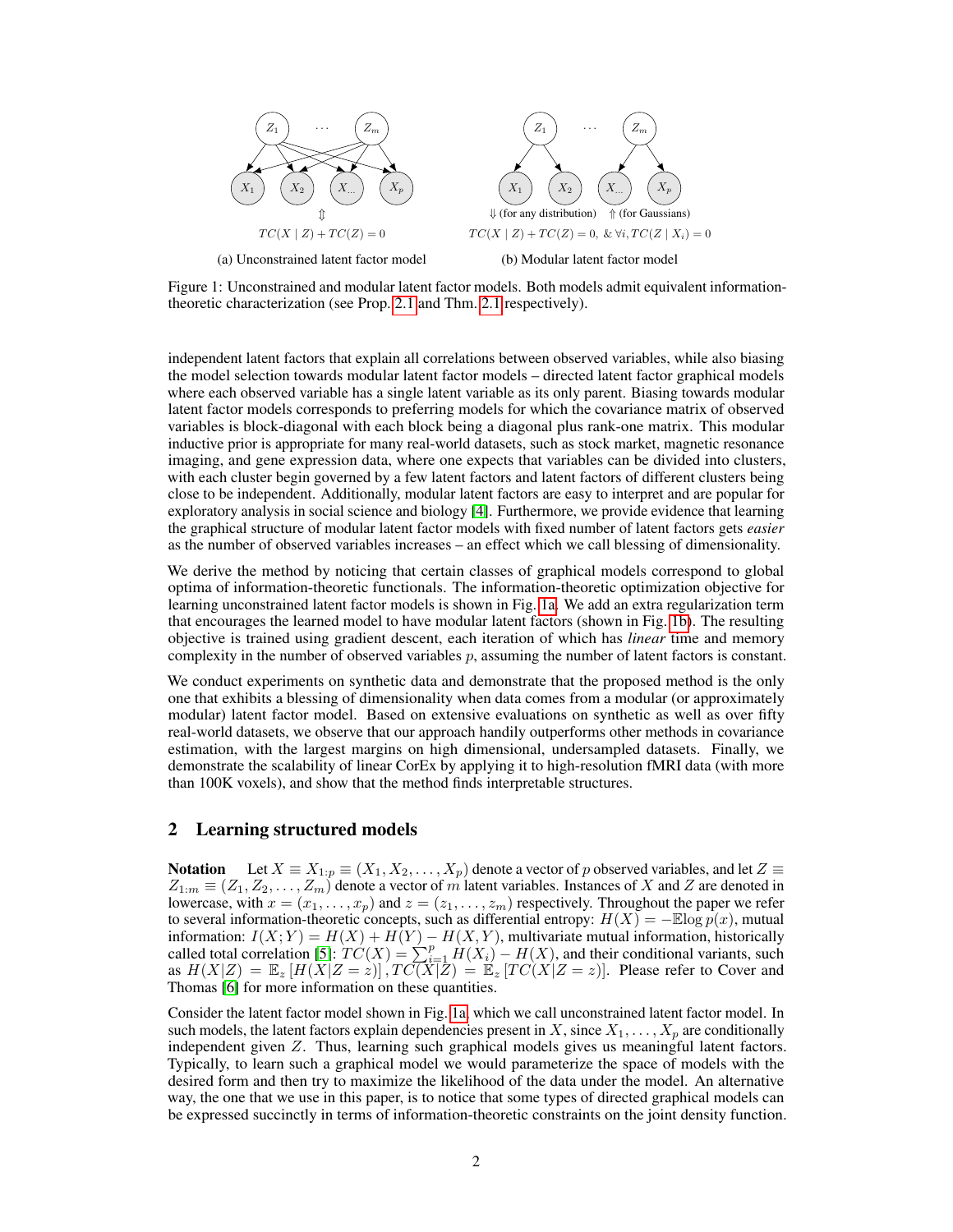In particular, the following proposition provides an information-theoretic characterization of the unconstrained latent factor model shown in Fig. 1a.

Proposition 2.1. The random variables *X* and *Z* are described by a directed graphical model where the parents of *X* are in *Z* and the *Z*'s are independent if and only if  $TC(X|Z) + TC(Z) = 0$ .

The proof is presented in Sec.  $\overline{A.1}$  One important consequence is that this information-theoretic characterization gives us a way to select models that are "close" to the unconstrained latent factor model. In fact, let us parametrize  $p_W(z|x)$  with a set of parameters  $W \in \mathcal{W}$  and get a family of joint distributions  $\mathcal{P} = \{p_W(x, z) = p(x)p_W(z|x) : W \in \mathcal{W}\}\$ . By taking  $p_{W^*}(x, z) \in$  $\arg \min_{p_W(x,z) \in \mathcal{P}} TC(Z) + TC(X|Z)$  we select a joint distribution that is as close as possible to satisfy the conditional independence statements corresponding to the unconstrained latent factor model. If for  $p_{W^*}(x, z)$  we have  $TC(Z) + TC(X|Z) = 0$ , then by Prop. 2.1 we have a model where latent variables are independent and explain all dependencies between observed variables. Next, we define modular latent factor models (shown in Fig.  $\boxed{1b}$ ) and bias the learning of unconstrained latent factor models towards selecting modular structures.

**Definition 2.1.** A joint distribution  $p(x, z)$  with p observed variables  $X_{1:p}$  and m hidden variables  $Z_{1:m}$  is called modular latent factor model if it factorizes in the following way:  $\forall x, z, p(x, z) =$  $\left(\prod_{i=1}^p p(x_i|z_{\pi_i})\right)\left(\prod_{j=1}^m p(z_j)\right)$ , with  $\pi_i \in \{1, 2, ..., m\}$ .

The motivation behind encouraging modular structures is two-fold. First, modular factor models are easy to interpret by grouping the observed variables according to their latent parent. Second, modular structures are good candidates for beating the curse of dimensionality. Imagine increasing the number of observed variables while keeping the number of latent factors fixed. Intuitively, we bring more information about latent variables, which should help us to recover the structure better. We get another hint on this when we apply a technique from Wang et al. [7] to lower bound the sample complexity of recovering the structure of a Gaussian modular latent factor model. We establish that the lower bound decreases as we increase p keeping m fixed (refer to Sec.  $\overline{C}$  for more details). For more general models such as Markov random fields, the sample complexity grows like log *p* [7].

To give an equivalent information-theoretic characterization of modular latent factor models hereafter we focus our analysis on multivariate Gaussian distributions.

Theorem 2.1. A multivariate Gaussian distribution *p*(*x, z*) is a modular latent factor model if and only if  $TC(X|Z) + TC(Z) = 0$  and  $\forall i, TC(Z|X_i) = 0$ .

The proof is presented in Sec.  $[A.2]$  Besides characterizing modular latent factor models, this theorem gives us an information-theoretic criterion for selecting more modular joint distributions. The next section describes the proposed method which uses this theorem to bias the model selection procedure towards modular solutions.

# 3 Linear CorEx

We sketch the main steps of the derivation here while providing the complete derivation in Sec.  $\overline{B}$ The first step is to define the family of joint distributions we are searching over by parametrizing  $p_W(z|x)$ . If  $X_{1:p}$  is Gaussian, then we can ensure  $X_{1:p}, Z_{1:m}$  are jointly Gaussian by parametrizing  $p_W(z_j|x) = \mathcal{N}(w_j^T x, \eta_j^2), w_j \in \mathbb{R}^p, j = 1..m$ , or equivalently by  $z = Wx + \epsilon$  with  $W \in$  $\mathbb{R}^{m \times p}, \epsilon \sim \mathcal{N}(0, \text{diag}(\eta_1^2, \dots, \eta_m^2))$ . W.l.o.g. we assume the data is standardized so that  $\mathbb{E}[X_i] =$  $0, \mathbb{E}\left[X_i^2\right] = 1.$  Motivated by Thm.  $\boxed{2.1}$  we will start with the following optimization problem:

$$
\underset{W}{\text{minimize}} \, TC(X|Z) + TC(Z) + \sum_{i=1}^{p} Q_i,\tag{1}
$$

where  $Q_i$  are regularization terms for encouraging modular solutions (i.e. encouraging solutions with smaller value of  $TC(Z|X_i)$ . We will later specify this regularizer as a non-negative quantity that goes to zero in the case of exactly modular latent factor models. After some calculations for Gaussian random variables and neglecting some constants, the objective simplifies as follows:

minimize 
$$
\sum_{i=1}^{p} (1/2 \log \mathbb{E} [(X_i - \mu_{X_i|Z})^2] + Q_i) + \sum_{j=1}^{m} 1/2 \log \mathbb{E} [Z_j^2],
$$
 (2)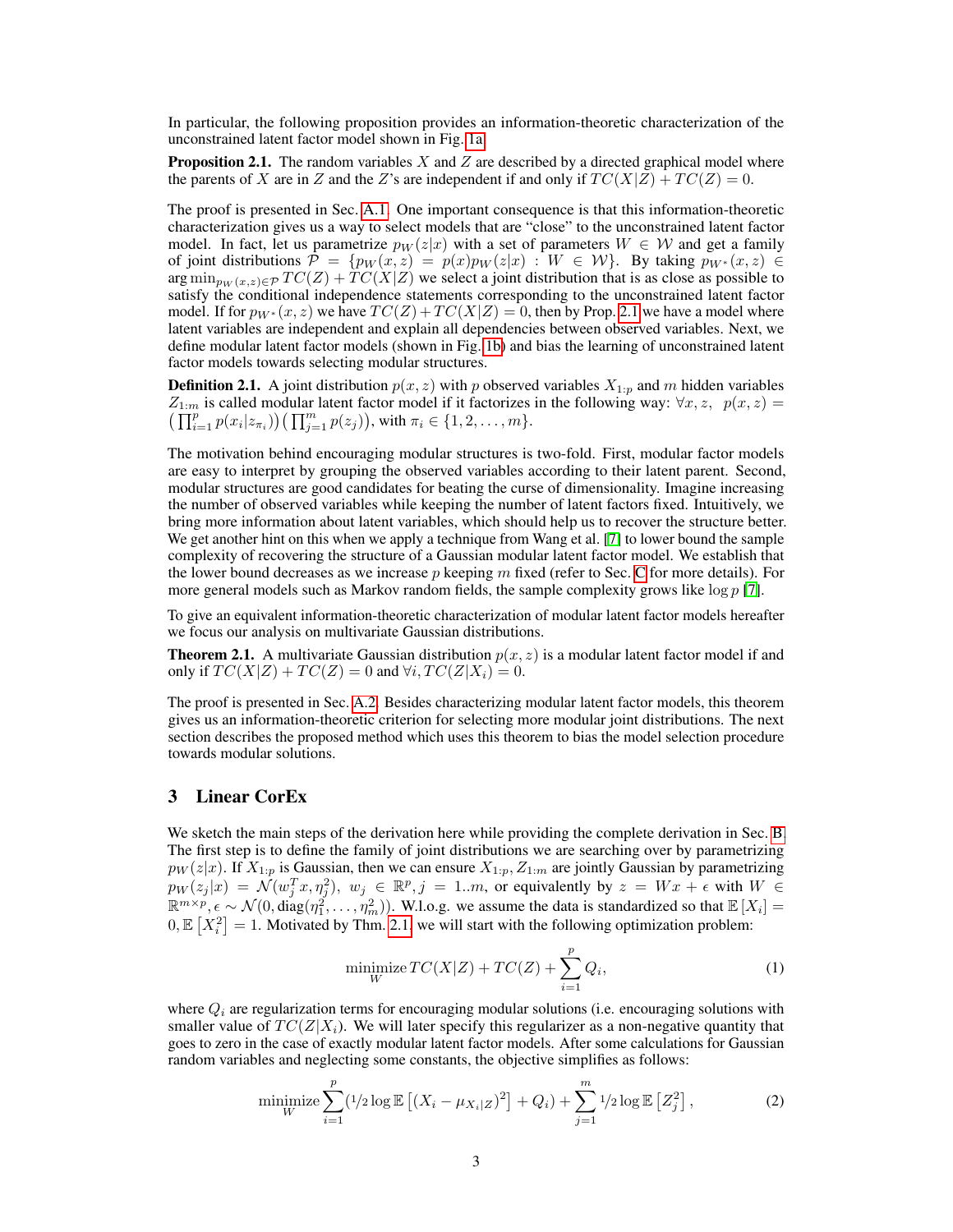Algorithm 1 Linear CorEx. Implementation is available at https://github.com/hrayrhar/T-CorEx

**Input:** Data matrix  $X \in \mathbb{R}^{n \times p}$ , with *n* iid samples of vectors in  $R^p$ . Result: Weight matrix, *W*, optimizing (3). Subtract mean and scale from each column of data Initialize  $W_{j,i} \sim \mathcal{N}(0, 1/\sqrt{p})$ for  $\epsilon$  in  $[0.6, 0.6^\circ0.6^3, 0.6^4, 0.6^5, 0.6^6, 0]$  do repeat  $\overline{X} = \sqrt{1 - \epsilon^2} X + \epsilon E$ , with  $E \in \mathbb{R}^{n \times p}$  and  $E_{i,j} \stackrel{\text{iid}}{\sim} \mathcal{N}(0, 1)$ Let  $\hat{J}(W)$  be the empirical version of  $\langle 3 \rangle$  with *X* replaced by  $\bar{X}$ Do one step of ADAM optimizer to update *W* using  $\nabla_W \hat{J}(W)$ until until convergence or maximum number of iterations is reached end for

where  $\mu_{X_i|Z} = \mathbb{E}_{X_i|Z}[X_i|Z]$ . For Gaussians, calculating  $\mu_{X_i|Z}$  requires a computationally undesirable matrix inversion. Instead, we will select  $Q_i$  to eliminate this term while also encouraging modular structure. According to Thm.  $2.1$ , modular models obey  $TC(Z|X_i) = 0$ , which implies that  $p(x_i|z) = p(x_i)/p(z) \prod_j p(z_j|x_i)$ . Let  $\nu_{X_i|Z}$  be the conditional mean of  $X_i$  given Z under such factorization. Then we have

$$
\nu_{X_i|Z} = \frac{1}{1+r_i}\sum_{j=1}^m \frac{Z_jB_{j,i}}{\sqrt{\mathbb{E}\left[Z_j^2\right]}}\text{, with } R_{j,i} = \frac{\mathbb{E}\left[X_iZ_j\right]}{\sqrt{\mathbb{E}\left[X_i^2\right]\mathbb{E}\left[Z_j^2\right]}}\text{, } B_{j,i} = \frac{R_{j,i}}{1-R_{j,i}^2}\text{, } r_i = \sum_{j=1}^m R_{j,i}B_{j,i}.
$$

If we let

$$
Q_i = \frac{1}{2} \log \frac{\mathbb{E}[(X_i - \nu_{X_i|Z})^2]}{\mathbb{E}[(X_i - \mu_{X_i|Z})^2]} = \frac{1}{2} \log \left(1 + \frac{\mathbb{E}[(\mu_{X_i|Z} - \nu_{X_i|Z})^2]}{\mathbb{E}[(X_i - \mu_{X_i|Z})^2]}\right) \ge 0,
$$

then we can see that this regularizer is always non-negative and is zero exactly for modular latent factor models (when  $\mu_{X_i|Z} = \nu_{X_i|Z}$ ). The final objective simplifies to the following:

minimize 
$$
\sum_{i=1}^{p} 1/2 \log \mathbb{E} \left[ (X_i - \nu_{X_i|Z})^2 \right] + \sum_{j=1}^{m} 1/2 \log \mathbb{E} \left[ Z_j^2 \right].
$$
 (3)

This objective depends on pairwise statistics and requires no matrix inversion. The global minimum is achieved for modular latent factor models. The next step is to approximate the expectations in the objective (3) with empirical means and optimize it with respect to the parameters *W*. After training the method we can interpret  $\hat{\pi}_i \in \arg \max_j I(Z_j; X_i)$  as the parent of variable  $X_i$ . Additionally, we can estimate the covariance matrix of *X* the following way:

$$
\widehat{\Sigma}_{i,\ell \neq i} = \frac{(B^T B)_{i,\ell}}{(1 + r_i)(1 + r_\ell)}, \quad \widehat{\Sigma}_{i,i} = 1.
$$
\n(4)

We implement the optimization problem  $\binom{3}{3}$  in PyTorch and optimize it using the ADAM optimizer  $\binom{8}{3}$ . In empirical evaluations, we were surprised to see that this update worked better for identifying weak correlations in noisy data than for very strong correlations with little or no noise. We conjecture that noiseless latent factor models exhibit stronger curvature in the optimization space leading to sharp, spurious local minima. We implemented an annealing procedure to improve results for nearly deterministic factor models. The annealing procedure consists of rounds, where at each round we pick a noise amount,  $\epsilon \in [0, 1]$ , and in each iteration of that round replace X with its noisy version,  $\bar{X}$ , computed as follows:  $\bar{X} = \sqrt{1 - \epsilon^2} X + \epsilon E$ , with  $E \sim \mathcal{N}(0, I_p)$ . It can be easily seen that when  $\mathbb{E}[X_i] = 0$ , and  $\mathbb{E}[X_i^2] = 1$ , we get that  $\mathbb{E}[\bar{X}_i] = 0$ ,  $\mathbb{E}[\bar{X}_i^2] = 1$ , and  $\mathbb{E}\left[\bar{X}_i \bar{X}_j\right] = (1 - \epsilon^2)\mathbb{E}\left[X_i X_j\right] + \epsilon^2 \delta_{i,j}$ . This way adding noise weakens the correlations between observed variables. We train the objective  $\binom{3}{3}$  for the current round, then reduce  $\epsilon$  and proceed into the next round retaining current values of parameters. We do 7 rounds with the following schedule for  $\epsilon$ ,  $[0.6^1, 0.6^2, \ldots, 0.6^6, 0]$ . The final algorithm is shown in Alg. 1. Our implementation is available at https://github.com/hrayrhar/T-CorEx.

The only hyperparameter of the proposed method that needs significant tuning is the number of hidden variables, *m*. While one can select it using standard validation procedures, we observed that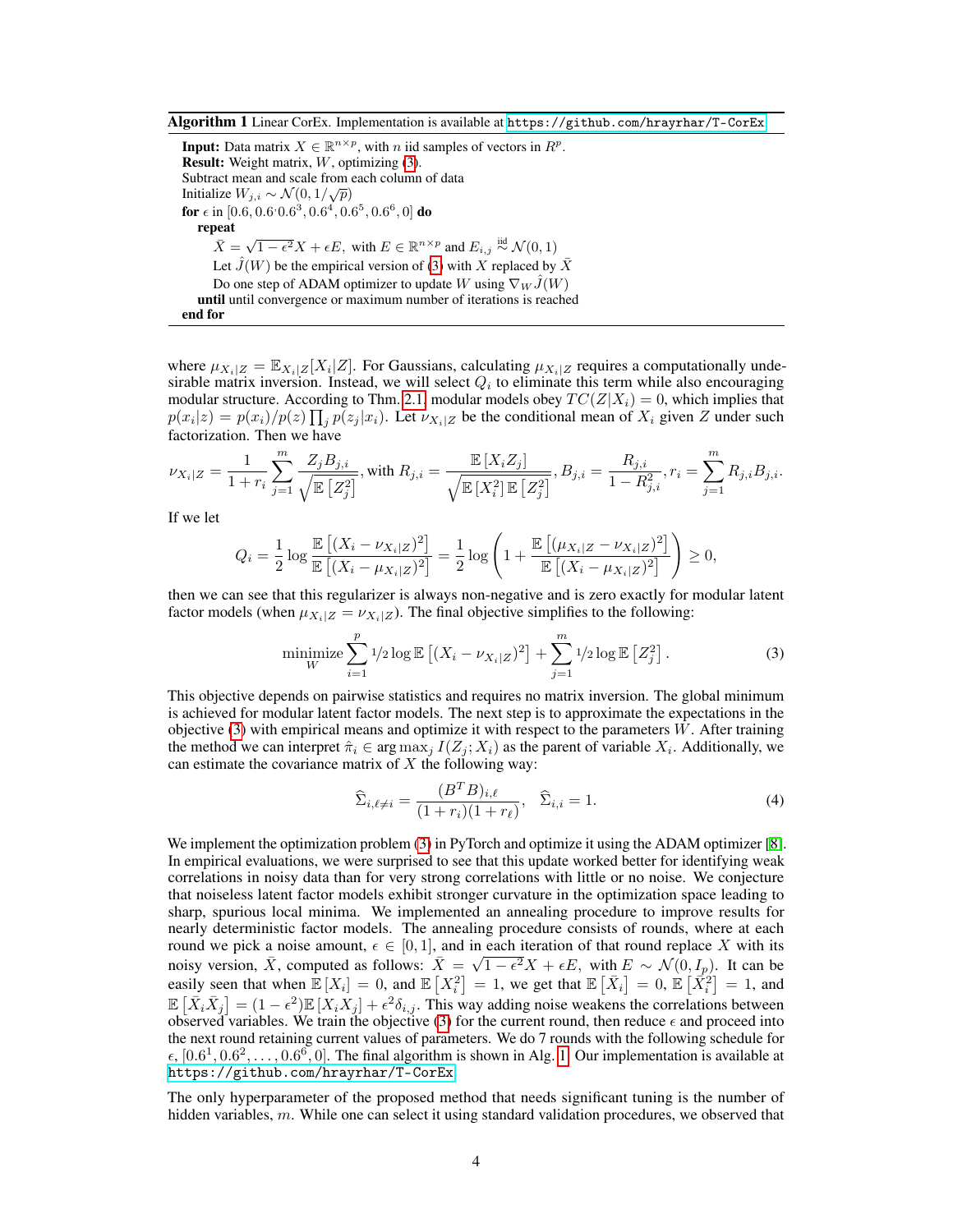it is also possible to select it by increasing *m* until the gain in modeling performance, measured by log-likelihood, is insignificant. This is due to the fact that setting *m* to a larger value than needed has no effect on the solution of problem  $\overline{3}$  as the method can learn to ignore the extra latent factors.

The stepwise computational complexity of linear CorEx is dominated by matrix multiplications of an  $m \times p$  weight matrix and a  $p \times n$  data matrix, giving a computational complexity of  $O(mnp)$ . This is only linear in the number of observed variables assuming *m* is constant, making it an attractive alternative to standard methods, like GLASSO, that have at least cubic complexity. Furthermore, one can use GPUs to speed up the training up to 10 times. The memory complexity of linear CorEx is  $O((mT + n)p)$ . Fig.  $4$  compares the scalability of the proposed method against other methods.

## 4 Experiments

In this section we compare the proposed method against other methods on two tasks: learning the structure of a modular factor model (i.e. clustering observed variables) and estimation of covariance matrix of observed variables. Additionally, we demonstrate that linear CorEx scales to high-dimensional datasets and finds meaningful patterns. We present the essential details on experiments, baselines, and hyperparameters in the main text. The complete details are presented in the appendix (see Sec.  $\boxed{D}$ ).

#### 4.1 Evidence of blessing of dimensionalty

We start by testing whether modular latent factor models allow better structure recovery as we increase dimensionality. We generate  $n = 300$  samples from a modular latent factor model with p observed variables,  $m = 64$  latent variables each having  $p/m$  children, and additive white Gaussian noise channel from parent to child with fixed signal-to-noise ratio  $s = 0.1$ . By setting  $s = 0.1$  we focus our experiment in the regime where each individual variable has low signal-to-noise ratio. Therefore, one should expect poor recovery of the structure when  $p$  is small. In fact, the sample complexity lower bound of Thm.  $\overline{C.1}$  tells us that in this setting any method needs at least 576 observed variables for recovering the structure with  $\epsilon = 0.01$  error probability. As we increase p, we add more weakly correlated variables and the overall information that *X* contains about *Z* increases. One can expect that some methods will be able to leverage this additional information.

As recovering the structure corresponds to correctly clustering the observed variables, we consider various clustering approaches. For decomposition approaches like factor analysis  $(FA)$  [9], nonnegative matrix factorization (NMF), probabilistic principal component analysis (PCA) [10], sparse PCA  $\boxed{11}$ ,  $\boxed{12}$  and independent component analysis (ICA), we cluster variables according to the latent factor whose weight has the maximum magnitude. As factor analysis suffers from an unidentifiability problem, we do varimax rotation (FA+V)  $\boxed{13}$  to find more meaningful clusters. Other clustering methods include k-means, hierarchical agglomerative clustering using Euclidean distance and the Ward linkage rule (Hier.), and spectral clustering (Spec.)  $[14]$ . Finally, we consider the latent tree modeling (LTM) method  $[15]$ . Since information distances are estimated from data, we use the "Relaxed RG" method. We slightly modify the algorithm to use the same prior information as other methods in the comparison, namely, that there are exactly *m* groups and observed nodes can be siblings, but not parent and child. We measure the quality of clusters using the adjusted Rand index (ARI), which is adjusted for chance to give 0 for a random clustering and 1 for a perfect clustering. The left part of Fig.  $2$  shows the clustering results for varying values of p. While a few methods marginally improve as *p* increases, only the proposed method approaches perfect reconstruction.

We find that this blessing of dimensionality effect persists even when we violate the assumptions of a modular latent factor model by correlating the latent factors or adding extra parents for observed variables. For correlating the latent factors we convolve each  $Z_i$  with two other random latent factors. For adding extra parents, we randomly sample *p* extra edges from a latent factor to a non-child observed variable. By this we create on average one extra edge per each observed variable. In both modifications to keep the the notion of clusters well-defined, we make sure that each observed variable has higher mutual information with its main parent compared to other factors. All details about synthetic data generation are presented in Sec.  $\boxed{E}$ . The right part of the Fig. 2 demonstrates that the proposed method improves the results as *p* increases even if the data is not from a modular latent factor model. This proves that our regularization term for encouraging modular structures is indeed effective and leads to such structures (more evidence on this statement are presented in Sec.  $\overline{F}$ .  $\overline{I}$ ).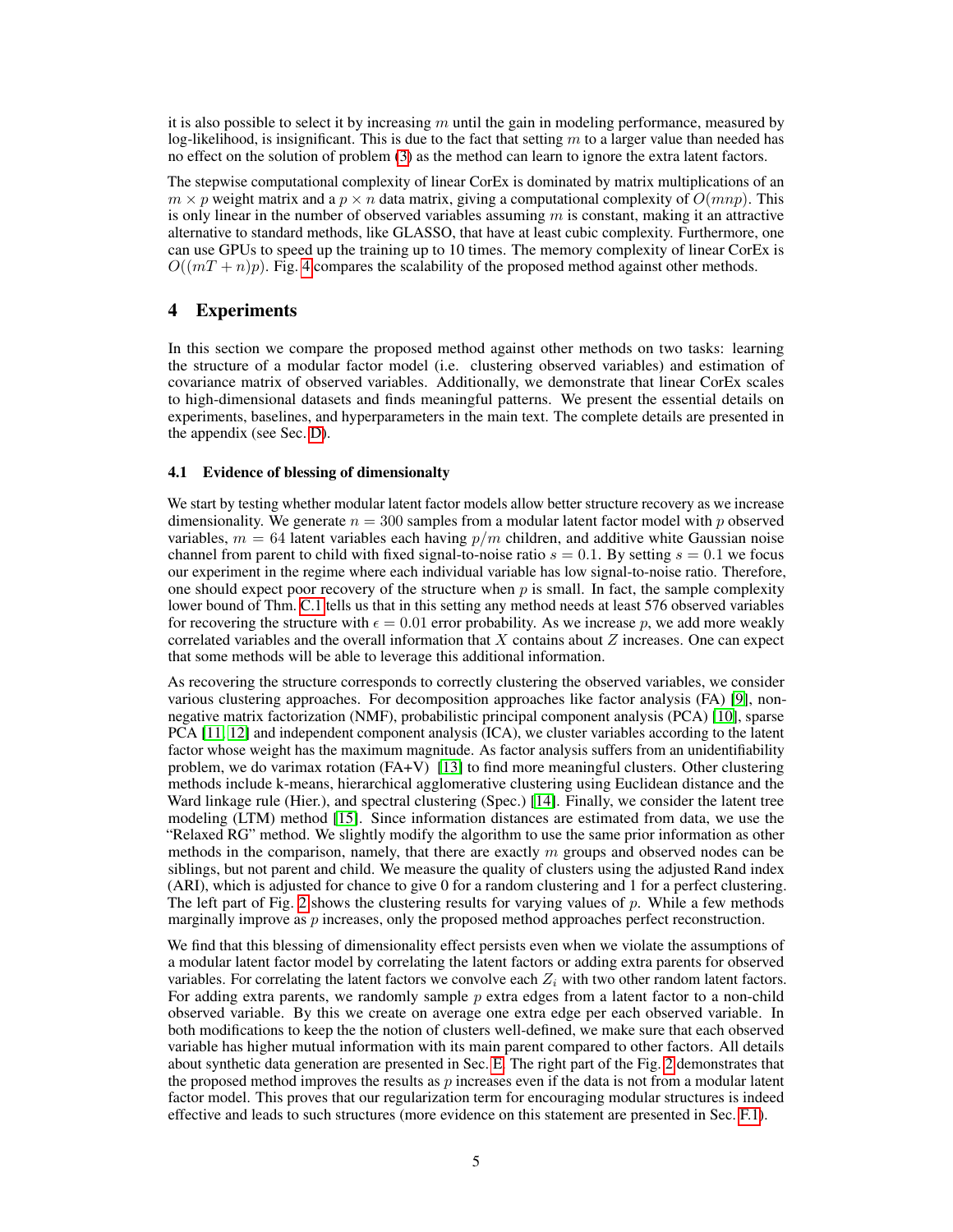

Figure 2: Evidence of blessing of dimensionality effect when learning modular (on the left) or approximately modular (on the right) latent factor models. We report adjusted Rand index (ARI) measured on  $10<sup>4</sup>$  test samples. Error bars are standard deviation over 20 runs.



Figure 3: Comparison of covariance estimation baselines on synthetic data coming from modular latent models. On the left:  $m = 8$  latent factors each having 16 children, on the right:  $m = 32$  latent factors each having 4 children. The reported score is the negative log-likelihood (lower better) on a test data with 1000 samples. Error bars are standard deviation over 5 runs. We jitter *x*-coordinates to avoid overlaps.

### 4.2 Covariance estimation

We now investigate the usefulness of our proposed approach for estimating covariance matrices in the challenging undersampled regime where  $n \ll p$ . For comparison, we include the following baselines: the empirical covariance matrix, Ledoit-Wolf (LW) method [16], factor analysis (FA), sparse PCA, graphical lasso (GLASSO), and latent variable graphical lasso (LVGLASSO). To measure the quality of covariance matrix estimates, we evaluate the Gaussian negative log-likelihood on a test data. While the Gaussian likelihood is not the best evaluation metric for non-Gaussian data, we would like to note that our comparisons of baselines are still fair, as most of the baselines, such as [latent variable] GLASSO, [sparse] PCA, are derived under Gaussian assumption. In all experiments hyper-parameters are selected from a grid of values using a 3-fold cross-validation procedure.

**Synthetic data** We first evaluate covariance estimation on synthetic data sampled from a modular latent factor model. For this type of data, the ground truth covariance matrix is block-diagonal with each block being a diagonal plus rank-one matrix. We consider two cases: 8 large groups with 16 variables in each block and 32 small groups with 4 variables in each block. In both cases we set the signal-to-noise ratio  $s = 5$  and vary the number of samples. The results for both cases are shown in Fig. 3. As expected, the empirical covariance estimate fails when  $n \leq p$ . PCA and factor analysis are not competitive in cases when  $n$  is small, while LW nicely handles those cases. Methods with sparsity assumptions: sparse PCA, GLASSO, LVGLASSO, do well especially for the second case, where the ground truth covariance matrix is very sparse. In most cases the proposed method performs best, only losing narrowly when  $n \leq 16$  samples and the covariance matrix is very sparse.

Stock market data In finance, the covariance matrix plays a central role for estimating risk and this has motivated many developments in covariance estimation. Because the stock market is highly non-stationary, it is desirable to estimate covariance using only a small number of samples consisting of the most recent data. We considered the weekly percentage returns for U.S. stocks from January 2000 to January 2017 freely available on http://quandl.com. After excluding stocks that did not have returns over the entire period, we were left with 1491 companies. We trained on *n* weeks of data to learn a covariance matrix using various methods then evaluated the negative log-likelihood on the subsequent 26 weeks of test data. Each point in Fig. <sup>5</sup> is an average from rolling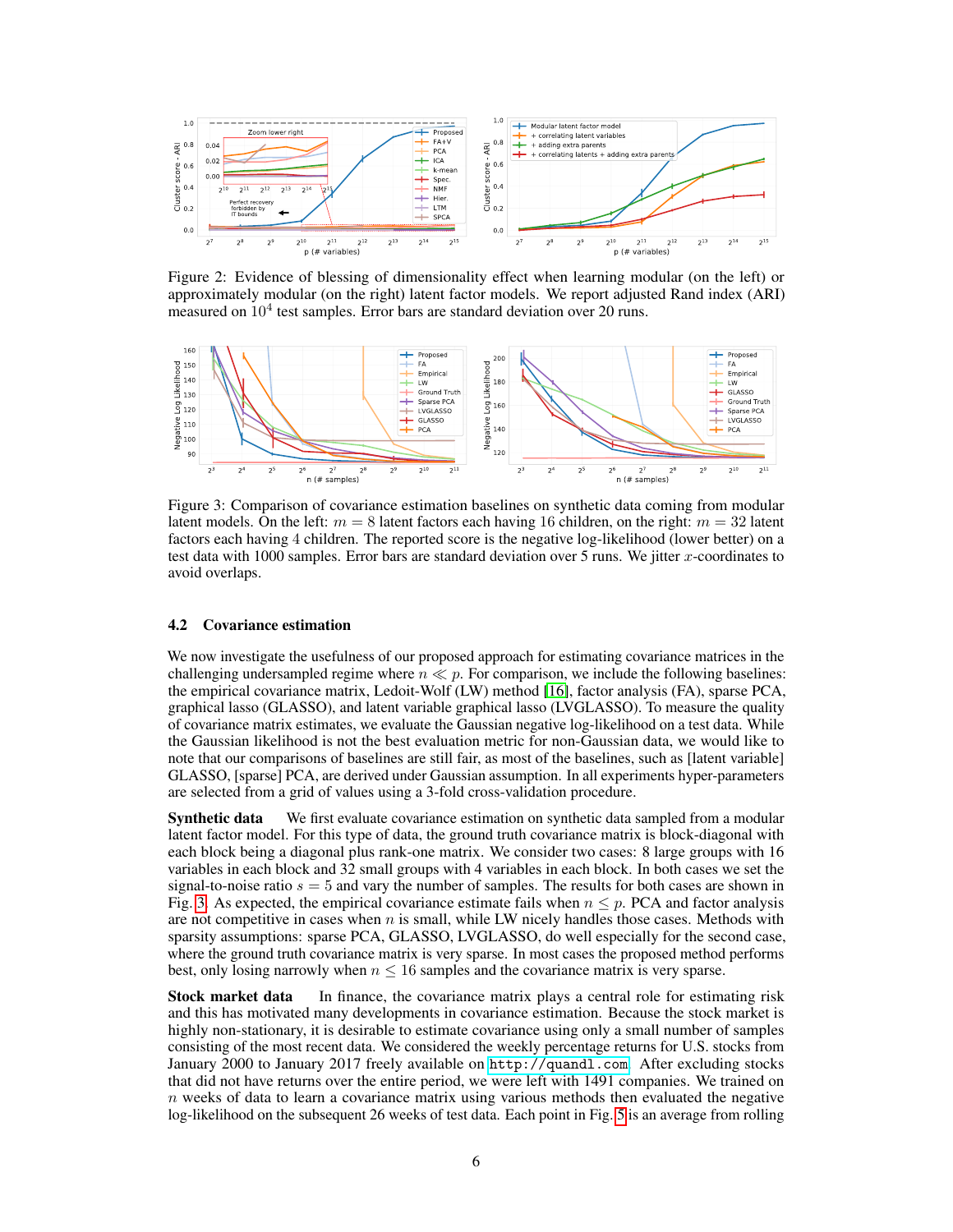

 $-1600$ GLASSO  $-1800$ Proposed Likelihood Prop<br>LW<br>FA<br>PCA  $-2000$ Sparse PCA  $\frac{1}{2}$  $-2200$ LVGLASSO  $-2400$ စ္ပြဲ<br>မွ –2600  $-2800$  $\frac{150}{n}$  (# weeks of training data) 250 50 100

Figure 4: Runtime comparison of various methods. Points that do not appear either timed out at  $10<sup>4</sup>$  seconds or ran out of memory. The experiment was done in the setting of Sec.  $\overline{4.1}$  on an Intel Core i5 processor with 4 cores at 4Ghz and 64Gb memory. We used Nvidia RTX 2080 GPU when running the proposed method on a GPU.

Figure 5: Comparison of covariance estimation baselines on stock market data. The reported score is the negative log-likelihood (lower better) on a test data. Most of the Ledoit-Wolf points are above the top of the *y* axis.

Table 1: For the first ten latent factors, we give the top three stocks ranked by mutual information between stock and associated latent factor.

|   | Factor Stock ticker | Sector/Industry                  |
|---|---------------------|----------------------------------|
| 0 | RF, KEY, FHN        | Bank holding (NYSE, large cap)   |
|   | ETN, IEX, ITW       | Industrial machinery             |
| 2 | GABC, LBAI, FBNC    | Bank holding (NASDAO, small cap) |
| 3 | SPN, MRO, CRZO      | Oil $\&$ gas                     |
| 4 | AKR. BXP. HIW       | Real estate investment trusts    |
| 5 | CMS, ES, XEL        | Electric utilities               |
| 6 | POWI, LLTC, TXN     | Semiconductors                   |
| 7 | REGN, BMRN, CELG    | Biotech pharmaceuticals          |
| 8 | BKE, JWN, M         | Retail, apparel                  |
| 9 | DHI, LEN, MTH       | Homebuilders                     |
|   |                     |                                  |

the training and testing sets over the entire time period. For component-based methods (probabilistic PCA, sparse PCA, FA, proposed method) we used 30 components. We omitted empirical covariance estimation since all cases have  $n < p$ . We see that Ledoit-Wolf does not help much in this regime. With enough samples, PCA and FA are able to produce competitive estimates. Methods with sparsity assumptions, such as GLASSO, LVGLASSO, and sparse PCA, perform better. We see that LVGLASSO consistently outperforms GLASSO, indicating that stock market data is better modeled with latent factors. The proposed method consistently outperforms all the other methods. Our approach leverages the high-dimensional data more efficiently than standard factor analysis. The stock market is not well modeled by sparsity, but attributing correlations to a small number of latent factors appears to be effective.

To examine the interpretability of learned latent factors, we used weekly returns from January 2014 to January 2017 for training. This means we used only 156 samples and 1491 variables (stocks). For each factor, we use the mutual information between a latent factor and stock to rank the top stocks related to a factor. We summarize the top stocks for other latent factors in Table  $\vert 1 \vert$ . Factor 0. appears to be not just banking related, but more specifically bank holding companies. Factor 5 has remarkably homogeneous correlations and consists of energy companies. Factor 9 is specific to home construction.

**OpenML datasets** To demonstrate the generality of our approach, we show results of covariance estimation on 51 real-world datasets. To avoid cherry-picking, we selected datasets from OpenML [17] according to the following criteria: between 100 and 11000 numeric features, at least twenty samples but fewer samples than features (samples with missing data were excluded), and the data is not in a sparse format. These datasets span many domains including gene expression, drug design, and mass spectrometry. For factor-based methods including our own, we chose the number of factors from the set  $m \in \{5, 20, 50, 100\}$  using 3-fold cross-validation. We use an 80-20 train-test split, learning a covariance matrix from training data and then reporting the negative log-likelihood on test data. We standardized the data columns to have zero mean and unit variance. Numerical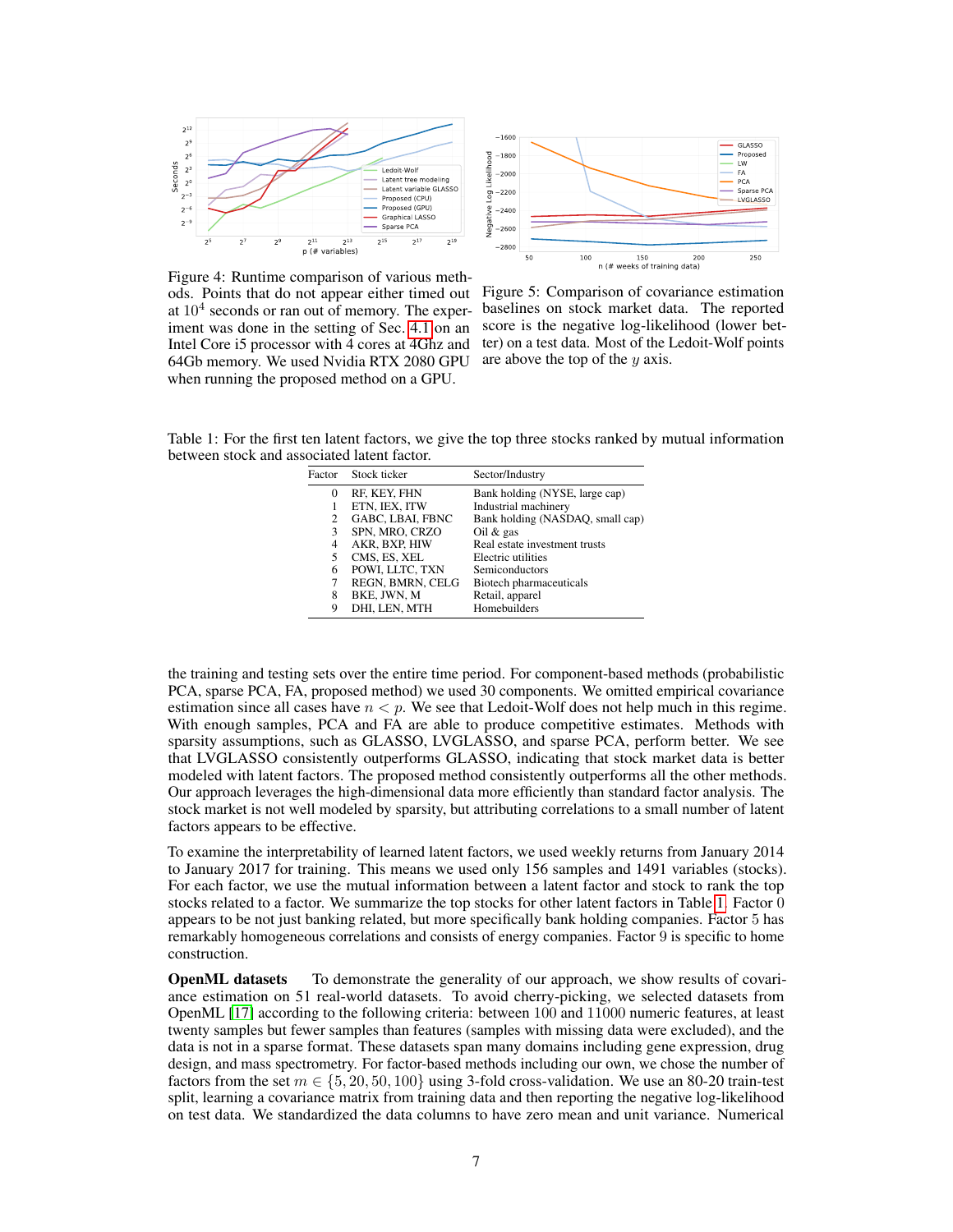

Figure 6: Some of the clusters linear CorEx finds. The cross-hairs correspond to the specified regions.

problems involving infinite log-likelihoods can arise in datasets which are low rank because of duplicate columns, for example. We add Gaussian noise with variance  $10^{-12}$  to avoid this.

We compared the same methods as before with three changes. We omitted empirical covariance estimation since all cases have  $n < p$ . We also omitted LVGLASSO as it was too slow on datasets having about  $10<sup>4</sup>$  variables. The standard GLASSO algorithm was also far too slow for these datasets. Therefore, we used a faster version called BigQUIC [18]. For GLASSO, we considered sparsity hyper-parameters  $\lambda \in \{2^0, 2^1, 2^2, 2^3\}$ . We intended to use a larger range of sparsity parameters but the speed of BigQUIC is highly sensitive to this parameter. In a test example with  $10^4$  variables, the running time was 130 times longer if we use  $\lambda = 0.5$  versus  $\lambda = 1$ . Due to space limits we present the complete results in the appendix (Sec.  $\overline{F2}$ ). The proposed method clearly outperformed the other methods, getting the best score on  $\overline{32}$  out of  $\overline{51}$  datasets. Ledoit-Wolf also performed well, getting the best results on 18 out of 51 datasets. Even when the proposed method was not the best, it was generally quite close to the best score. The fact that we had to use relatively large sparsity parameters to get reasonable running time may have contributed to BigQUIC's poor performance.

#### 4.3 High-resolution fMRI data

The low time and memory complexity of the proposed method allows us to apply it on extremely high-dimensional datasets, such as functional magnetic resonance images (fMRI), common in human brain mapping. The most common measurement in fMRI is Blood Oxygen Level-Dependent (BOLD) contrast, which measures blood flow changes in biological tissues ("activation"). In a typical fMRI session hundreds of high-resolution brain images are captured, each having 100K-600K volumetric pixels (voxels). We demonstrate the scalability and interpretability of linear CorEx by applying it with 100 latent factors on the resting-state fMRI of the first session (session id: 014) of the publicly available MyConnectome project [19]. The session has 518 images each having 148262 voxels. We do spatial smoothing by applying a Gaussian filter with fwhm=8mm, helping our model to pick up the spatial information faster. Without spatial smoothing the training is unstable and we suspect that more samples are needed to train the model. We assign each voxel to the latent factor that has the largest mutual information with it, forming groups by each factor.

Fig. 6 shows three clusters linear CorEx finds. Though appearing fragmented, the cluster on the left actually captures exactly a memory and reasoning network from cognitive science literature [20]. This includes the activations in the Left Superior Parietal Lobule, the Left Frontal Middle and Superior Gyri, and the Right Cerebellum. Though the authors of  $[20]$  are describing activations during a task-based experiment, the correlation of these regions during resting state is unsurprising if they indeed have underlying functional correlations. The cluster in the middle is, with a few outlier exceptions, a contiguous block in the Right Medial Temporal cortex. This demonstrates the extraction of lateralized regions. The cluster on the right is a bilateral group in the Superior Parietal Lobules. Bilateral function and processing is common for many cortical regions, and this demonstrates the extraction of one such cluster.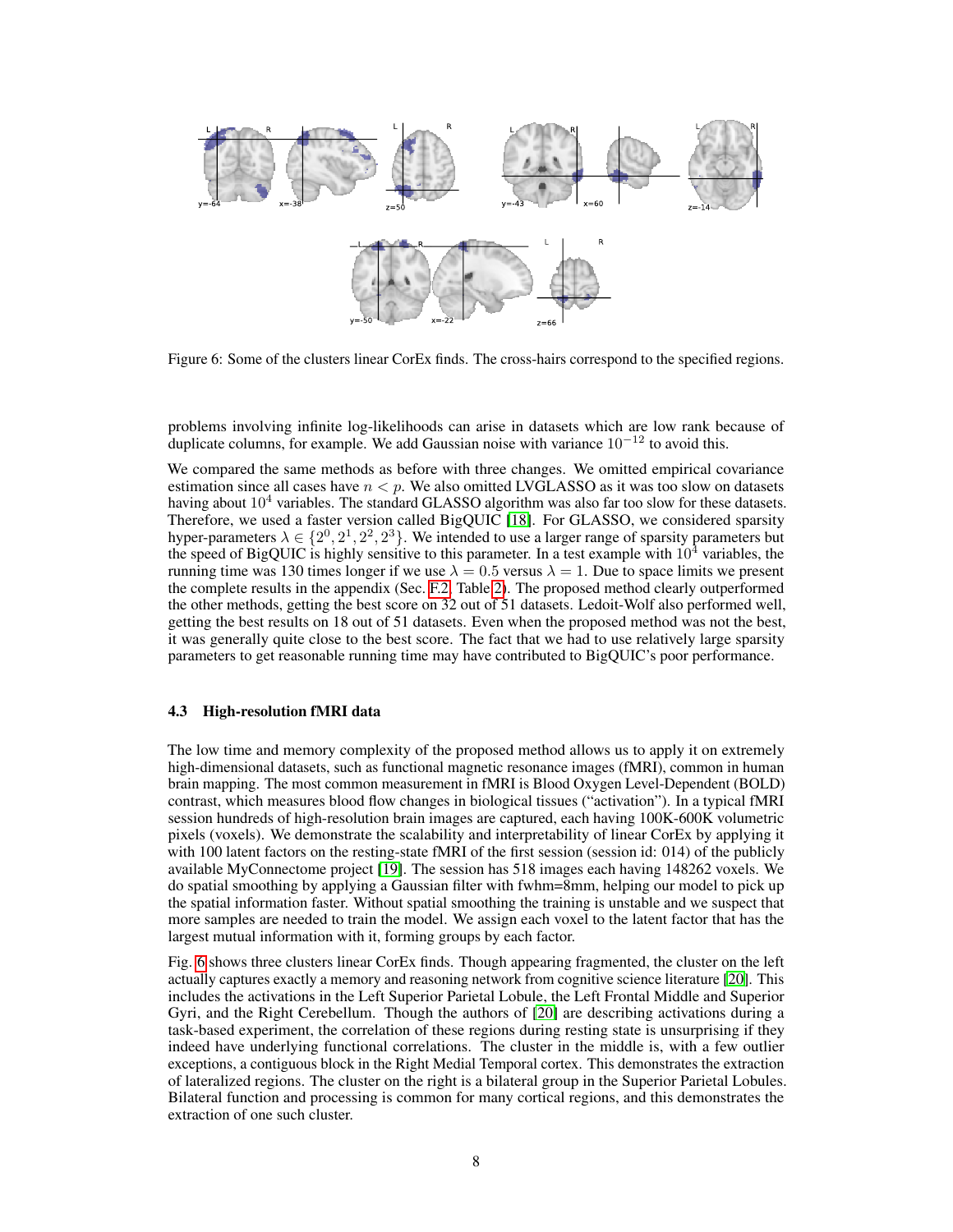# 5 Related work

Pure one factor models induce relationships among observed variables that can be used to detect latent factors  $\boxed{21}$ ,  $\boxed{22}$ . Tests using relationships among observed variables to detect latent factors have been adapted to the modeling of latent trees  $\sqrt{15/23}$ . Besides tree-like approaches or pure one factor models, another line of work imposes sparsity on the connections between latent factors and observed variables  $\left[\prod_{i=1}^{n} \prod_{i=1}^{n} \sum_{j=1}^{n} A_{i} \right]$  Another class of latent factor models can be cast as convex optimization problems  $[24, 25]$ . Unfortunately, the high computational complexity of these methods make them completely infeasible for the high-dimensional problems considered in this work.

While sparse methods and tractable approximations have enjoyed a great deal of attention  $\sqrt{1/26}$ 28, 18, 29, 30, marginalizing over a latent factor model does not necessarily lead to a sparse model over the observed variables. Many highly correlated systems, like financial markets [31], seem better modeled through a small number of latent factors. The benefit of adding more variables for learning latent factor models is also discussed in [32].

Learning through optimization of information-theoretic objectives has a long history focusing on mutual information  $\boxed{33}$ – $\boxed{35}$ . Minimizing  $TC(Z)$  is well known as ICA  $\boxed{36}$ ,  $\boxed{37}$ . The problem of minimizing  $TC(X|Z)$  is less known but related to the Wyner common information [38] and has also been recently investigated as an optimization problem [39]. A similar objective was used in [40] to model *discrete* variables, and a nonlinear version for continuous variables but without modularity regularization (i.e. only  $TC(Z) + TC(X|Z)$ ) was used in [41].

# 6 Conclusion

By characterizing a class of structured latent factor models via an information-theoretic criterion, we were able to design a new approach for structure learning that outperformed standard approaches while also reducing stepwise computational complexity from cubic to linear. Better scaling allows us to apply our approach to very high-dimensional data like full-resolution fMRI, recovering biologically plausible structure thanks to our inductive prior on modular structure. A bias towards modular latent factors may not be appropriate in all domains and, unlike methods encoding sparsity priors (e.g., GLASSO), our approach leads to a non-convex optimization and therefore no theoretical guarantees. Nevertheless, we demonstrated applicability across a diverse set of over fifty real-world datasets, with especially promising results in domains like gene expression and finance where we outperform sparsity-based methods by large margins both in solution quality and computational cost.

#### Acknowledgments

We thank Andrey Lokhov, Marc Vuffray, and Seyoung Yun for valuable conversations about this work and we thank anonymous reviews whose comments have greatly improved this manuscript. H. Harutyunyan is supported by USC Annenberg Fellowship. This work is supported in part by DARPA via W911NF-16-1-0575 and W911NF-17-C-0011, and the Office of the Director of National Intelligence (ODNI), Intelligence Advanced Research Projects Activity (IARPA), via 2016- 16041100004. The views and conclusions contained herein are those of the authors and should not be interpreted as necessarily representing-the official policies, either expressed or implied, of DARPA, ODNI, IARPA, or the U.S. Government. The U.S. Government is authorized to reproduce and distribute reprints for governmental purposes notwithstanding any copyright annotation therein.

## References

- [1] Jerome Friedman, Trevor Hastie, and Robert Tibshirani. Sparse inverse covariance estimation with the graphical lasso. *Biostatistics*, 9(3):432–441, 2008.
- [2] Venkat Chandrasekaran, Pablo A. Parrilo, and Alan S. Willsky. Latent variable graphical model selection via convex optimization. *Ann. Statist.*, 40(4):1935–1967, 08 2012.
- [3] Nevin L Zhang and Leonard KM Poon. Latent tree analysis. In *Thirty-First AAAI Conference on Artificial Intelligence*, 2017.
- [4] Raymond B Cattell. Factor analysis: an introduction and manual for the psychologist and social scientist. 1952.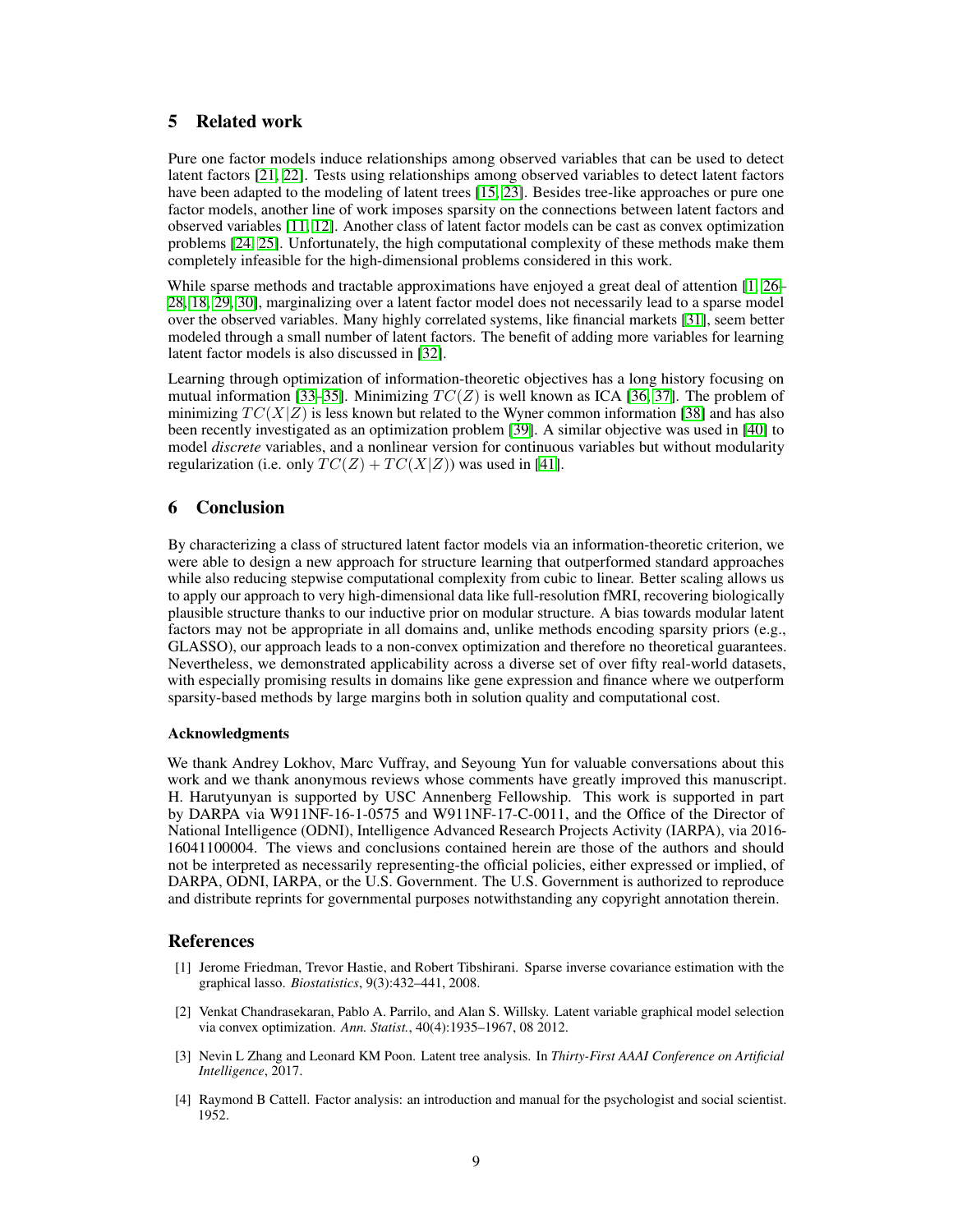- [5] Satosi Watanabe. Information theoretical analysis of multivariate correlation. *IBM Journal of research and development*, 4(1):66–82, 1960.
- [6] Thomas M Cover and Joy A Thomas. *Elements of information theory*. Wiley-Interscience, 2006.
- [7] Wei Wang, Martin J Wainwright, and Kannan Ramchandran. Information-theoretic bounds on model selection for Gaussian Markov random fields. In *Information Theory Proceedings (ISIT), 2010 IEEE International Symposium on*, pages 1373–1377. IEEE, 2010.
- [8] Diederik P Kingma and Jimmy Ba. Adam: A method for stochastic optimization. *arXiv preprint arXiv:1412.6980*, 2014.
- [9] Theodore W Anderson and Herman Rubin. Statistical inference in factor analysis. In *Proceedings of the third Berkeley symposium on mathematical statistics and probability*, volume 5, pages 111–150, 1956.
- [10] Michael E Tipping and Christopher M Bishop. Probabilistic principal component analysis. *Journal of the Royal Statistical Society: Series B (Statistical Methodology)*, 61(3):611–622, 1999.
- [11] Hui Zou, Trevor Hastie, and Robert Tibshirani. Sparse principal component analysis. *Journal of Computational and Graphical Statistics*, 15(2):265–286, 2006.
- [12] Julien Mairal, Francis Bach, Jean Ponce, and Guillermo Sapiro. Online dictionary learning for sparse coding. In *Proceedings of the 26th Annual International Conference on Machine Learning*, ICML '09, pages 689–696, New York, NY, USA, 2009. ACM. ISBN 978-1-60558-516-1.
- [13] Henry F Kaiser. The varimax criterion for analytic rotation in factor analysis. *Psychometrika*, 23(3): 187–200, 1958.
- [14] Ulrike Von Luxburg. A tutorial on spectral clustering. *Statistics and computing*, 17(4):395–416, 2007.
- [15] Myung Jin Choi, Vincent YF Tan, Animashree Anandkumar, and Alan S Willsky. Learning latent tree graphical models. *The Journal of Machine Learning Research*, 12:1771–1812, 2011.
- [16] Olivier Ledoit and Michael Wolf. A well-conditioned estimator for large-dimensional covariance matrices. *Journal of Multivariate Analysis*, 88(2):365 – 411, 2004. ISSN 0047-259X.
- [17] Joaquin Vanschoren, Jan N. van Rijn, Bernd Bischl, and Luis Torgo. OpenML: Networked science in machine learning. *SIGKDD Explorations*, 15(2):49–60, 2013. doi: 10.1145/2641190.2641198. URL http://doi.acm.org/10.1145/2641190.2641198.
- [18] Cho-Jui Hsieh, Mátyás A Sustik, Inderjit S Dhillon, Pradeep K Ravikumar, and Russell Poldrack. BIG & QUIC: Sparse inverse covariance estimation for a million variables. In *Advances in Neural Information Processing Systems*, pages 3165–3173, 2013.
- [19] Russell A Poldrack, Timothy O Laumann, Oluwasanmi Koyejo, Brenda Gregory, Ashleigh Hover, Mei-Yen Chen, Krzysztof J Gorgolewski, Jeffrey Luci, Sung Jun Joo, Ryan L Boyd, et al. Long-term neural and physiological phenotyping of a single human. *Nature communications*, 6:8885, 2015.
- [20] Martin M Monti, Daniel N Osherson, Michael J Martinez, and Lawrence M Parsons. Functional neuroanatomy of deductive inference: a language-independent distributed network. *Neuroimage*, 37(3): 1005–1016, 2007.
- [21] Ricardo Silva, Richard Scheines, Clark Glymour, and Peter Spirtes. Learning the structure of linear latent variable models. *The Journal of Machine Learning Research*, 7:191–246, 2006.
- [22] Erich Kummerfeld and Joseph Ramsey. Causal clustering for 1-factor measurement models. In *Proceedings of the 22nd ACM SIGKDD International Conference on Knowledge Discovery and Data Mining*, pages 1655–1664. ACM, 2016.
- [23] Nevin L Zhang and Leonard KM Poon. Latent tree analysis. In *AAAI*, pages 4891–4898, 2017.
- [24] Venkat Chandrasekaran, Pablo A Parrilo, and Alan S Willsky. Latent variable graphical model selection via convex optimization. In *Communication, Control, and Computing (Allerton), 2010 48th Annual Allerton Conference on*, pages 1610–1613. IEEE, 2010.
- [25] Zhaoshi Meng, Brian Eriksson, and Al Hero. Learning latent variable Gaussian graphical models. In *Proceedings of the 31st International Conference on Machine Learning (ICML-14)*, pages 1269–1277, 2014.